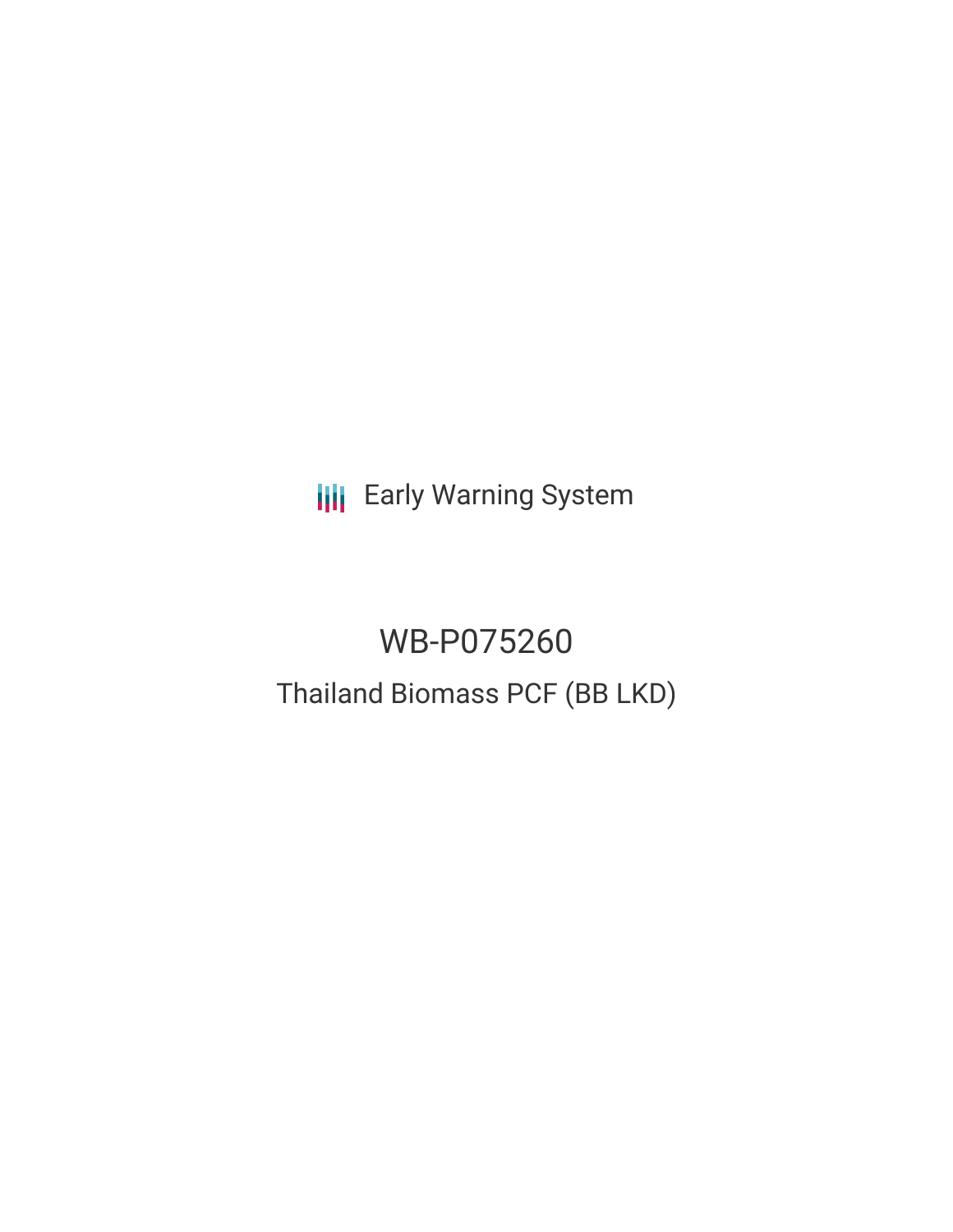

## **Quick Facts**

| <b>Countries</b>              | Thailand               |
|-------------------------------|------------------------|
| <b>Financial Institutions</b> | World Bank (WB)        |
| <b>Status</b>                 | Proposed               |
| <b>Bank Risk Rating</b>       | B                      |
| <b>Borrower</b>               | PHOENIX PULP AND PAPER |
| <b>Sectors</b>                | Energy                 |
| <b>Project Cost (USD)</b>     | $$0.30$ million        |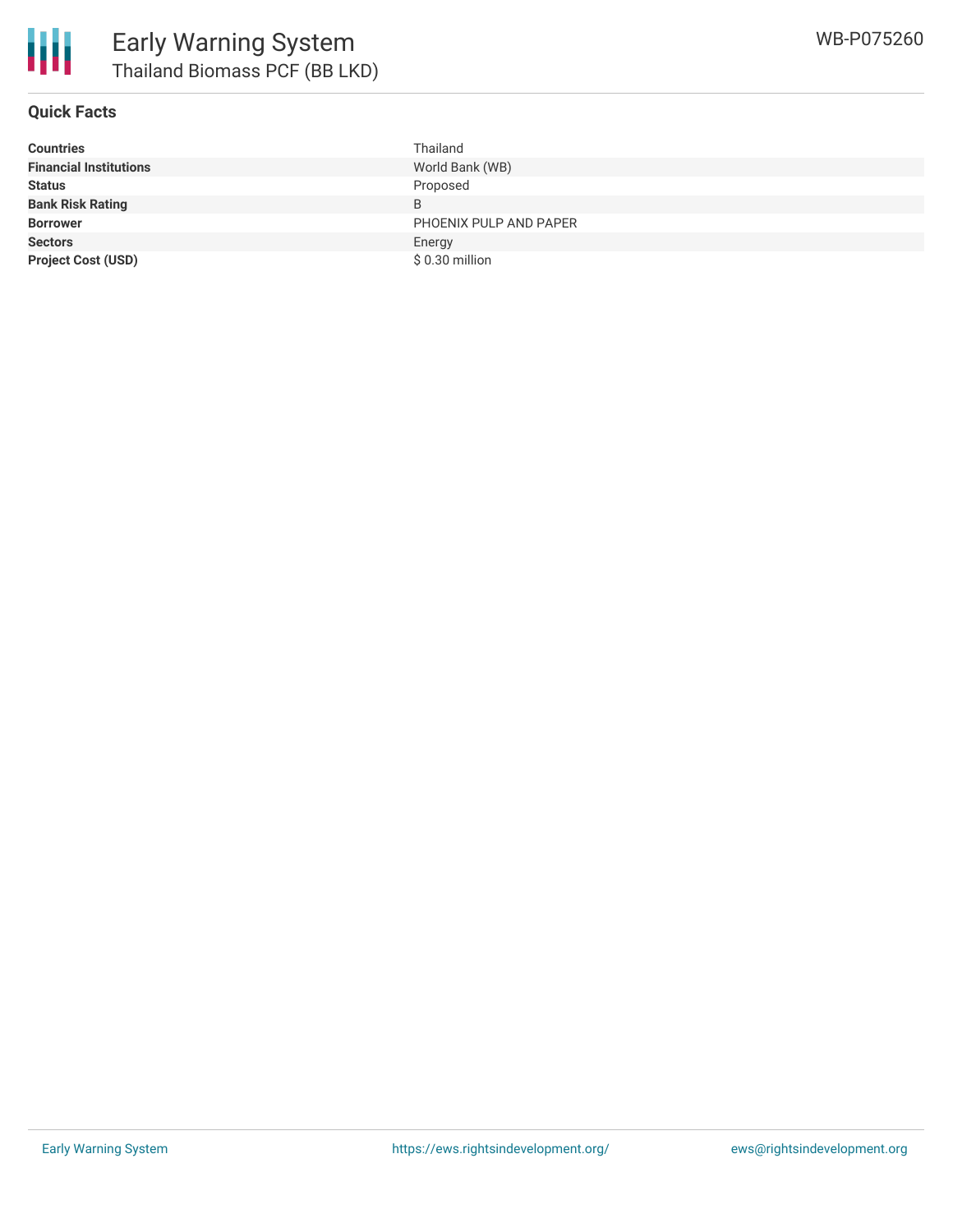

## **Project Description**

No information available at the time of writing.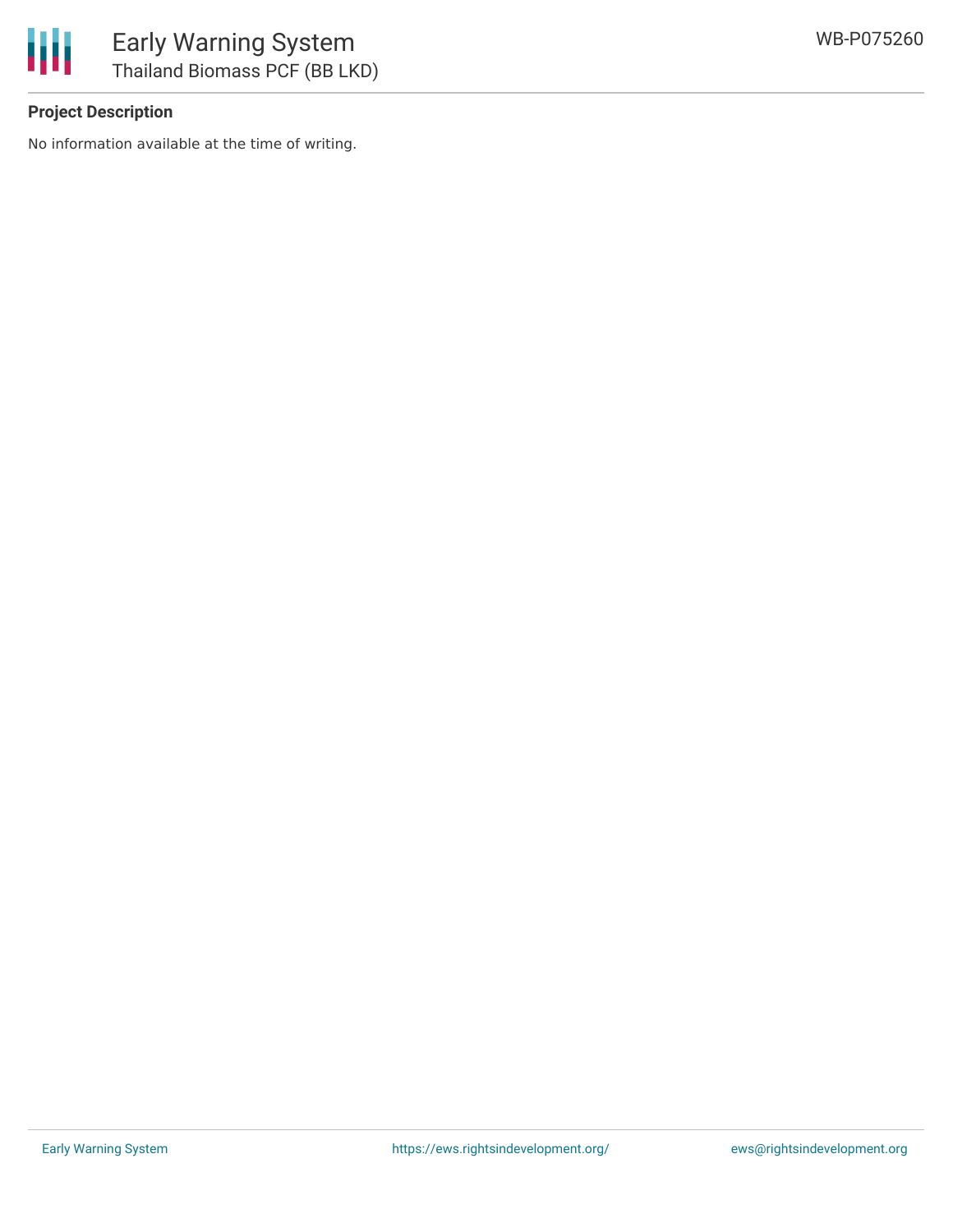## **Investment Description**

World Bank (WB)